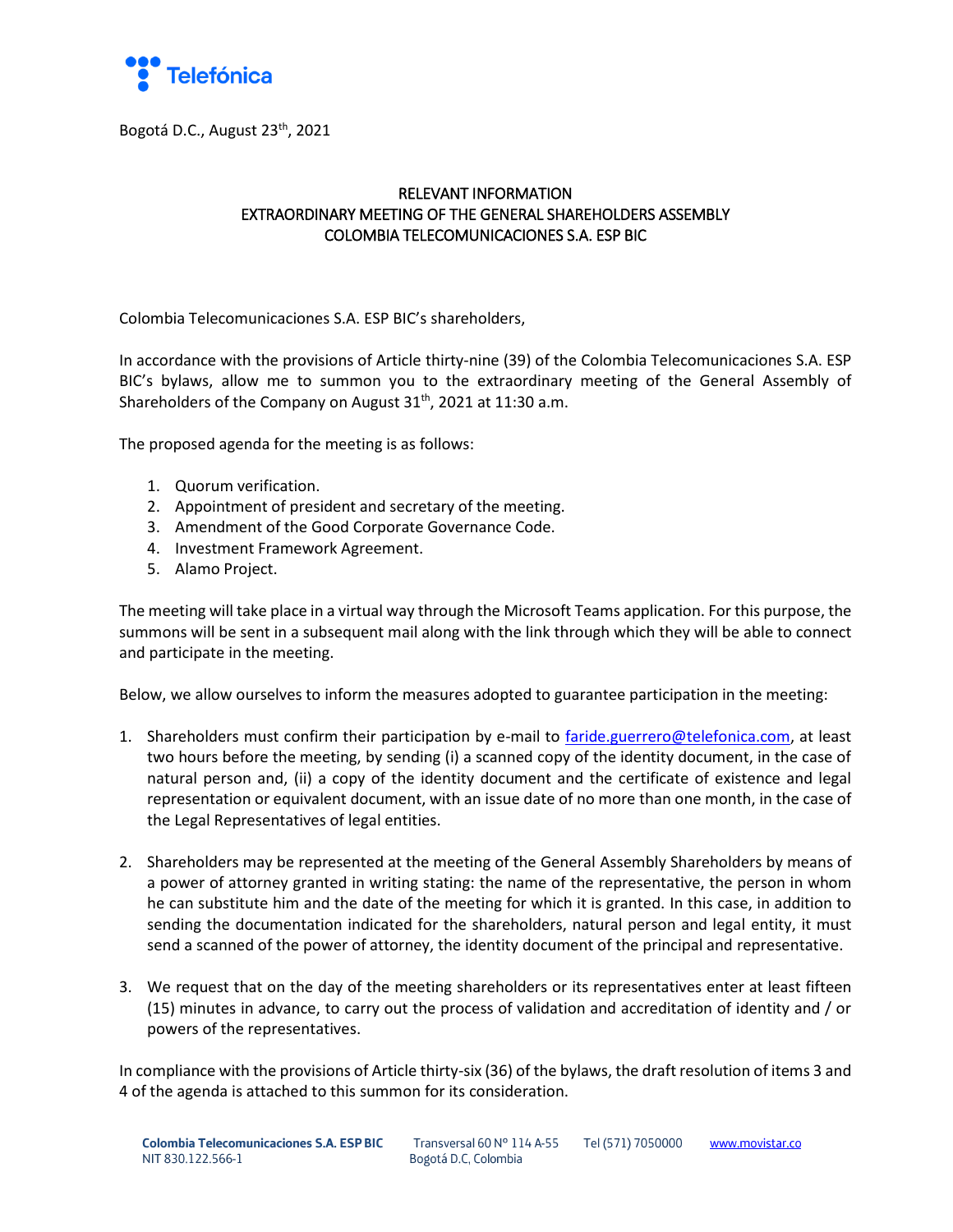

In addition, the "*Measures Adopted by the Board of Directors, at the meeting held on February 15, 2021, for the operation and holding of the General Assembly of Shareholders meetings of the year 2021*" are attached.

Finally, it is reported that from the receipt of this summon and up to two (2) days before the meeting, shareholders may request additional information or clarifications regarding the items on the agenda. The request must be submitted in writing to the General Secretary of the Company.

Regards,

**MARTHA ELENA RUÍZ DÍAZ-GRANADOS** Legal Representative

Transversal 60 N° 114 A-55 Bogotá D.C, Colombia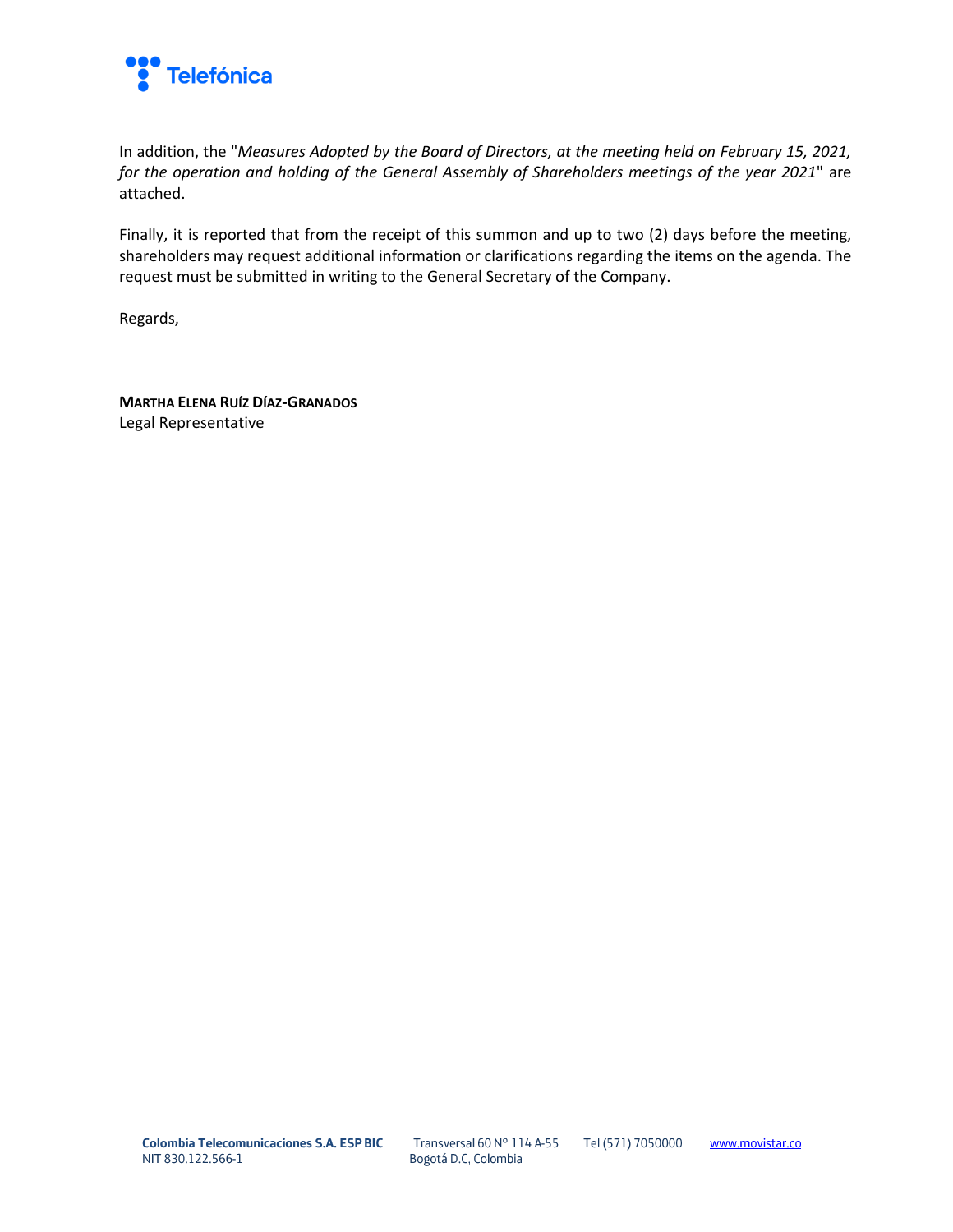

### RESOLUTION

The General Assembly of Shareholders of Colombia Telecomunicaciones S.A. ESP BIC in use of its legal and statutory powers

# RESOLVES:

**First. APPROVE** the amendment of the Good Corporate Governance Code and its annexes, as follows:

- **Amend the Good Corporate Governance Code and its annexes to update the Company's name**, in accordance with the statutory amendment of March  $8<sup>th</sup>$ , 2021 in which the acronym BIC was included in the company's name, due to the adoption of the quality of Society of Benefit and Collective Interest. In accordance with the foregoing, the Company's name will state in the Good Corporate Governance Code and its annexes: Colombia Telecomunicaciones S.A. ESP BIC.
- **Amend the numeral 4.1.5 of the Good Corporate Governance Code which will state as follows:**

#### 4.1.5. Independent Members

At least 25% of the Principal Members must be independent members, who must be elected in accordance with the electoral quotient system, all of the above as established in Article 44 of Law 964 of 2005 and its regulatory decree. The members of the Board of Directors who are elected as independent will undertake in writing, upon accepting the position, to maintain their status as independent during the exercise of their functions. Similarly, the substitutes of the independent principal members, when appropriate, must have the status of independent. If for any reason they lose that status, they must resign from their position and the Company may call an extraordinary meeting of the General Assembly Shareholders' Meeting to be replaced.

The independent members of the Board of Directors must grant a double declaration of independence: (i) of the candidate before the company, its shareholders and members of the senior management, instrumented through their letter of acceptance and, (ii) of the independence of the candidate for the Board of Directors.

• **Include the following paragraph in section 8.2. of the Good Corporate Governance Code, which will state as follows:**

**PARAGRAPH**: If the Accounts Inspector's Report has exceptions, these and the actions that the company raises to solve the situation must be submitted to the General Assembly of Shareholders by the Chairman of the Audit Committee. In the same way, a written report must be presented when the Board of Directors has a different criterion from that expressed by the Accounts Inspector, to justify the scope of the discrepancy.

• **Amend the article nineteen of the Regulations of the General Assembly of Shareholders, which will state as follows:**

Nineteenth. Vote casting.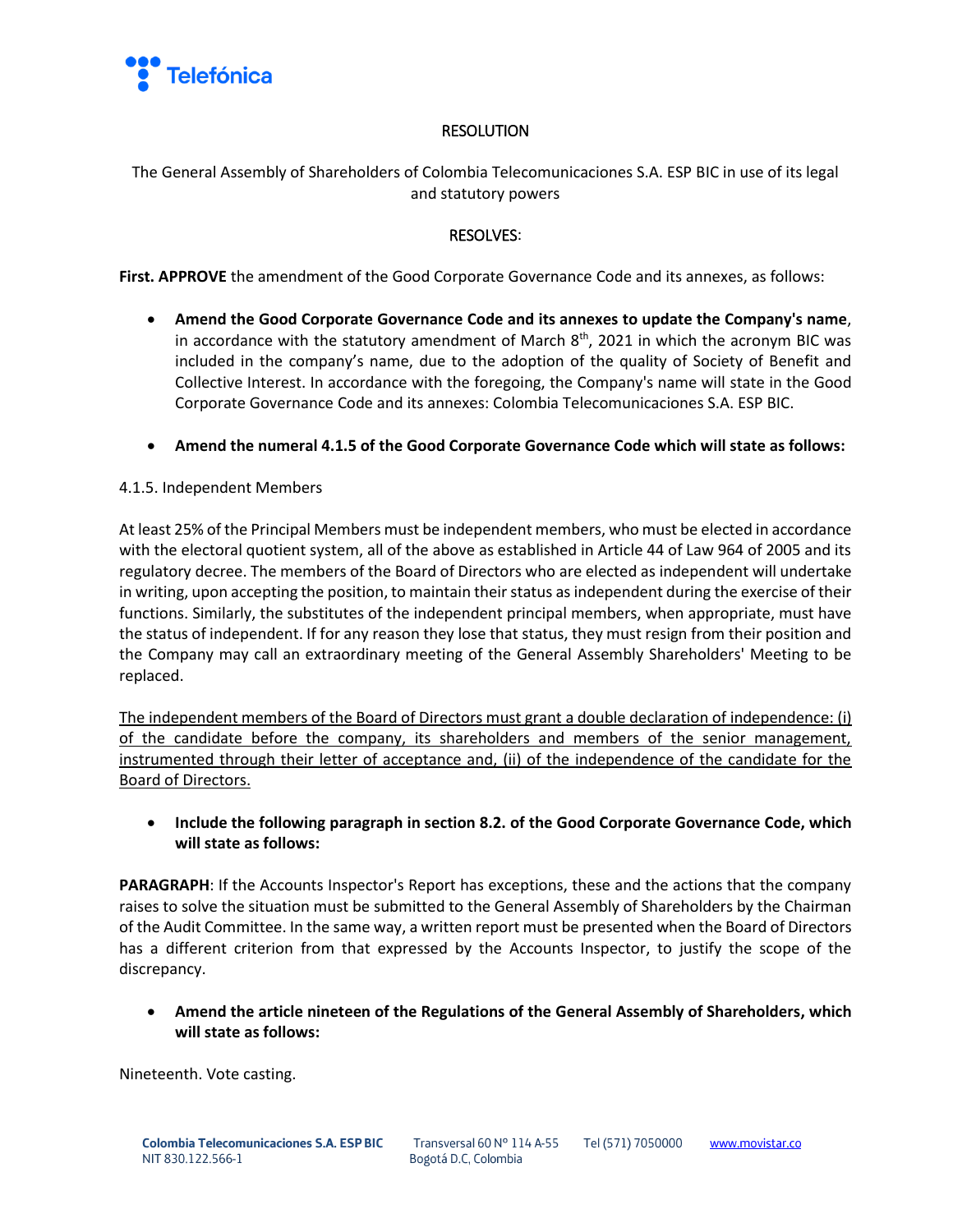

Each shareholder will have as many votes as the number of shares he or she owns in the Company, in no case will the voting restriction apply.

Any amendment to the bylaws will be approved by the General Assembly of Shareholders, and a request from any of the shareholders will proceed with the vote on each of the articles to be modified separately.

• **Amend the article thirteen of the Regulations of the Board of Directors, which will state as follows:**

Thirteenth. Composition.

The Board of Directors integrated by (10) principal members, with their personal substitutes, all of these elected by the General Assembly of Shareholders of the Company. While the Company is listed in the Colombian Stock Exchange, the members of the Board of Directors will not have substitutes.

At least 25% of the Principal Members must be independent members, who must be elected in accordance with the electoral quotient system, all of the above as established in Article 44 of Law 964 of 2005

The Independent and Patrimonial Members must always be a majority with respect to the Executive Members.

**Fifth. AUTHORIZE** the exclusion of the following locations from Annex 5 of the Investment Framework Agreement.

| Locality                  | Municipality | Departament                    |
|---------------------------|--------------|--------------------------------|
| San Jose de Albán   Albán |              | Nariño                         |
| Bahía Málaga              |              | Buenaventura   Valle del cauca |

Transversal 60 N° 114 A-55 Bogotá D.C, Colombia